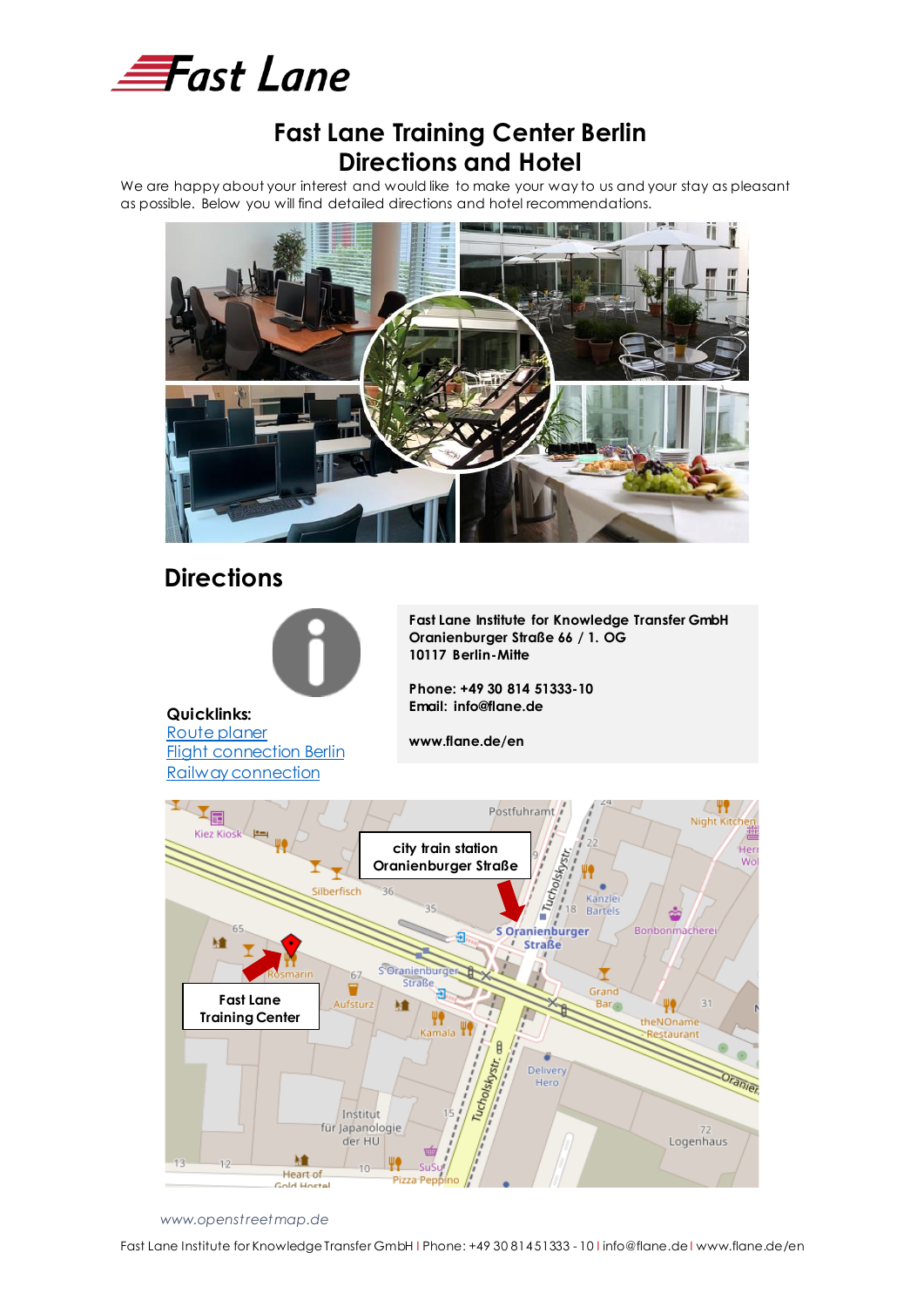



# **Arrival by car**

**Attention**: If you are travelling by car, please pay attention to the correct postcode: 10117 Berlin

Parking: Paid parking at "Dorothenstraße"



# **Arrival from the airport**

#### **Airport taxi - we recommend:**

- Taxi Berlin Phone: +49 30 20 20 20
- Funk Taxi Berlin 26 10 26 Phone: +49 30 26 10 26

#### **Train/Tram**

TXL direction "S+U Alexanderplatz" via main station Please take tram M5 (direction Zingster Street) to "Oranienburger Staße" From there it is only 50 meters to our training center.



# **Arrival by train**

#### **Train/S-Bahn, city train station Oranienburger Straße**

(Travel time approx. 15 minutes)

- Berlin main station lines M5 to "Oranienburger Straße"
- Berlin Station Zoo: S5, S7 or S75 to Berlin "main station" Following take M5 (direction Zingster street) to "city train station Oranienburger Straße" From there it is only 50 meters to our training center.

[Online timetable](https://fahrinfo.bvg.de/Fahrinfo/bin/query.bin/en?ld=6.113&protocol=http:&seqnr=1&ident=hh.06135113.1571751716&) [Transport network as](https://fahrinfo.bvg.de/Fahrinfo/bin/query.bin/dn?&ujm=1) PDF



### **Arrival by bus**

**Please note that it is not possible to travel by bus.**